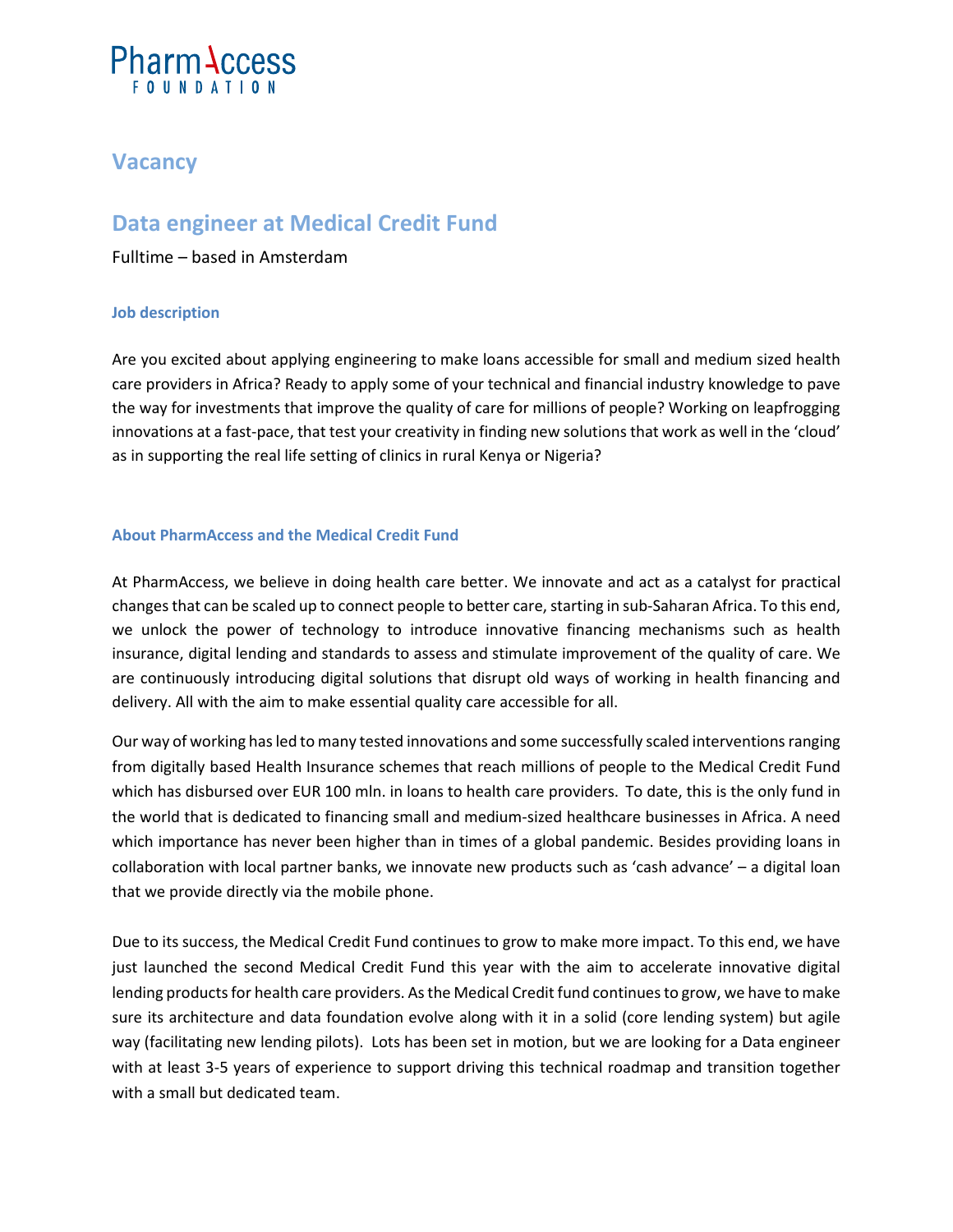# **Pharm Access**

#### **The Position**

All our innovations are powered and supported by the PharmAccess Data & Technology team (+-15 FTE). As a Data Engineer you will be part of this team of Data Engineers and Analysts who are passionate about leveraging the power of data to drive change. It's the homebase from where you will exchange best practices and coding jokes. As for your day-to-day: you will be part of the dedicated devops team of the Medical Credit Fund consisting of its CFO, Business Development manager, a Product Owner and a Data Analyst. Your core responsibility is twofold: 1) to further future proof and standardise the Medical Credit Fund core architecture to run sound operations – anchored in an existing external Loan Management System and linked to our PharmAccess Azure and Snowflake environments; 2) to help craft and design ways to develop and test new lending products for a developing country market, that considers the operational realities while holding the opportunity to really do things differently to make an impact.

Our ideal candidate is a Data Engineer with 3-5 years of experience, preferably with Financial Services industry knowledge, who is as excited about bringing structure to our existing architecture, as well as brainstorming and testing how we set-up new lending innovations that challenge the way data and finance reach those who need it the most (often with partners that are less high tech). We promise no single day will be the same and this is something that excites you: you seek the challenge of continuous learning and are very open to occasional travel to our country offices to touch base with partners on the ground in Kenya, Tanzania, Nigeria and/or Ghana, to see your work in practice.

#### **Responsibilities:**

- Developing the MCF technical strategic roadmap and corresponding architecture in close collaboration with the Business Product Owner
- Implementing the technical strategic roadmap and optimizing the MCF business, including but not limited to:
	- $\circ$  Maintaining, developing, and improving the MCF Azure data infrastructure; incl. the various databases, microservices and data pipelines
	- $\circ$  Collecting and aggregating data form several internal and external data sources in smarter ways, batch and stream pipelines, into MCF core financial systems and analytics infrastructure
	- $\circ$  Support new systems implementations to ensure data integrity and compatibility with current architecture and processes
- Go-to-person to outline the technical design of new lending products and the MCF technical requirements that effectively support these products; open and willing to share these with internal and external stakeholders
- Supporting role to ensure key MCF reports are reliably, timely and accurately delivered (mainly via Power BI)
- Take an active role in knowledge sharing with colleagues and when needed with our African partner organizations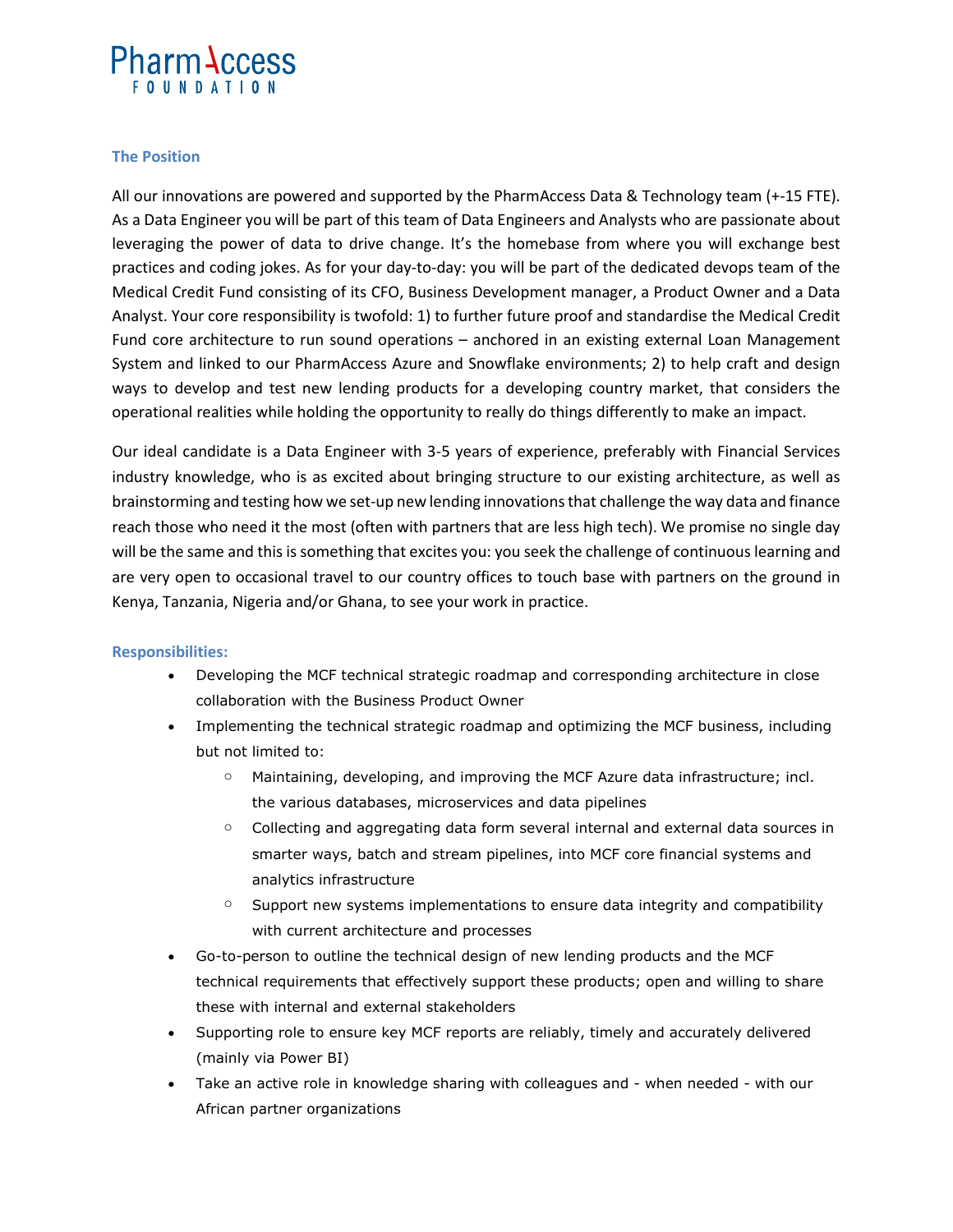# **Pharm Access**

#### **Qualifications:**

- You have 3-5 years of experience in a Data Engineer role
- You have a drive to contribute to the development of better health systems for people in lower income countries; prior experience in Financial Services is a clear asset
- Experience with structuring, maintaining, and improving the cloud data foundations , preferably Azure
- Experience working with relational databases, data modeling, migrations, and optimizations
- Strong knowledge of Python and SQL
- Experience with DevOps and CI/CD pipelines on cloud environments
- Familiarity with REST/SOAP API's
- Hands on experience with Data Orchestration tools, Prefect is a plus; know-how on lambda architecture or alternatives
- Strong communication skills, both verbally and in writing, to be able to align with various stakeholders across borders
- Results oriented, determined and self-driven attitude
- Continuous learner, keeping abreast with new solutions and technologies
- Understanding of Agile Scrum methodology and ability to drive this way of working is an asset

### **What do we offer?**

Working at PharmAccess means working in a dynamic and international setting; one where we pioneer solutions to change health care in Africa. No day will be the same. Our goal is ambitious, our context is challenging and our passion is tangible. We are a close-knit organisation with 200 employees across our offices. As such we are big enough to make a difference, yet small enough to be very personal and to dare to try out extraordinary things. Your voice will matter and help determine what we do next.

Besides contributing to change the world; in addition we offer:

- A fun team!
- Working with a wide variety of skilled people; from bankers and doctors, to researchers and analysts, to loan officers and quality experts
- Empowerment to try and test new things
- Direct impact on the MCF and broader PharmAccess data and tech foundation
- An international environment spanning some of the most exciting markets in Africa: Kenya, Tanzania, Nigeria, Uganda and more
- Occasional international travel to our home markets in Africa
- Fulltime position (40 hrs a week)